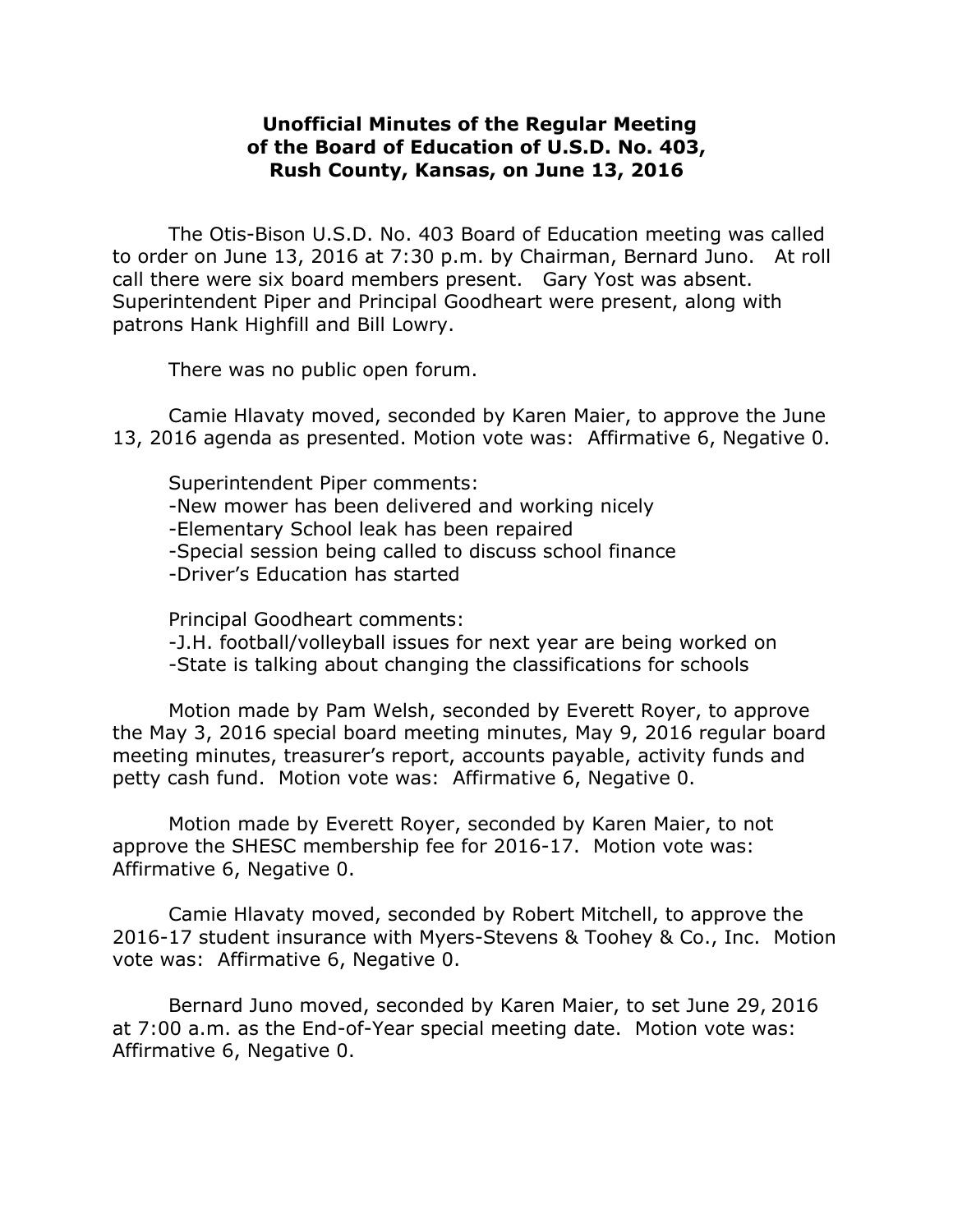Pam Welsh moved, seconded by Camie Hlavaty, to approve the Bison Recreation Lease for the 2016-17 school year. Motion vote was: Affirmative 6, Negative 0.

Motion made by Everett Royer, seconded by Pam Welsh, to table Item F – Consideration of Approval of Bus Bids. Motion vote was: Affirmative 6, Negative 0.

Camie Hlavaty moved, seconded by Everett Royer, to approve the Sports Medicine/Athletic Training Services Contract with Central Kansas Orthopedic Group. Motion vote was: Affirmative 6, Negative 0.

Motion made by Bernard Juno, seconded by Karen Maier, to approve the purchase of volleyball standards complete with nets. Motion vote was: Affirmative 6, Negative 0.

The board discussed the first reading of Board Policies EBC, GAAF, IDEA, JBE, JCDBB, JDDB and GARI. No action was taken.

Motion made by Karen Maier, seconded by Camie Hlavaty, to approve the 2016-17 Audit with Gudenkauf & Malone, Inc. Motion vote was: Affirmative 6, Negative 0.

Motion made by Camie Hlavaty, seconded by Everett Royer, to go into executive session for thirty (30) minutes with the board, Superintendent Piper and Principal Goodheart, to discuss personnel matters of nonelected personnel and to protect the privacy interests of the individual(s) to be discussed and that we return to open session in this room at 8:47 p.m. Motion vote was: Affirmative 6, Negative 0.

Hank Highfill was called into the meeting at 8:35 p.m. and left the meeting at 8:39 p.m.

The meeting was resumed at 8:47 p.m.

Motion made by Bernard Juno, seconded by Camie Hlavaty, to offer the Technology Contract to Hank Highfill for the amount that was negotiated with him. Motion vote was: Affirmative 6, Negative 0.

Karen Maier moved, seconded by Robert Mitchell, to approve the supplemental list as presented, with the exception of J.H. Assistant Football Coach. Motion vote was: Affirmative 6, Negative 0. (Copy of this list attached to and made a part of these minutes.)